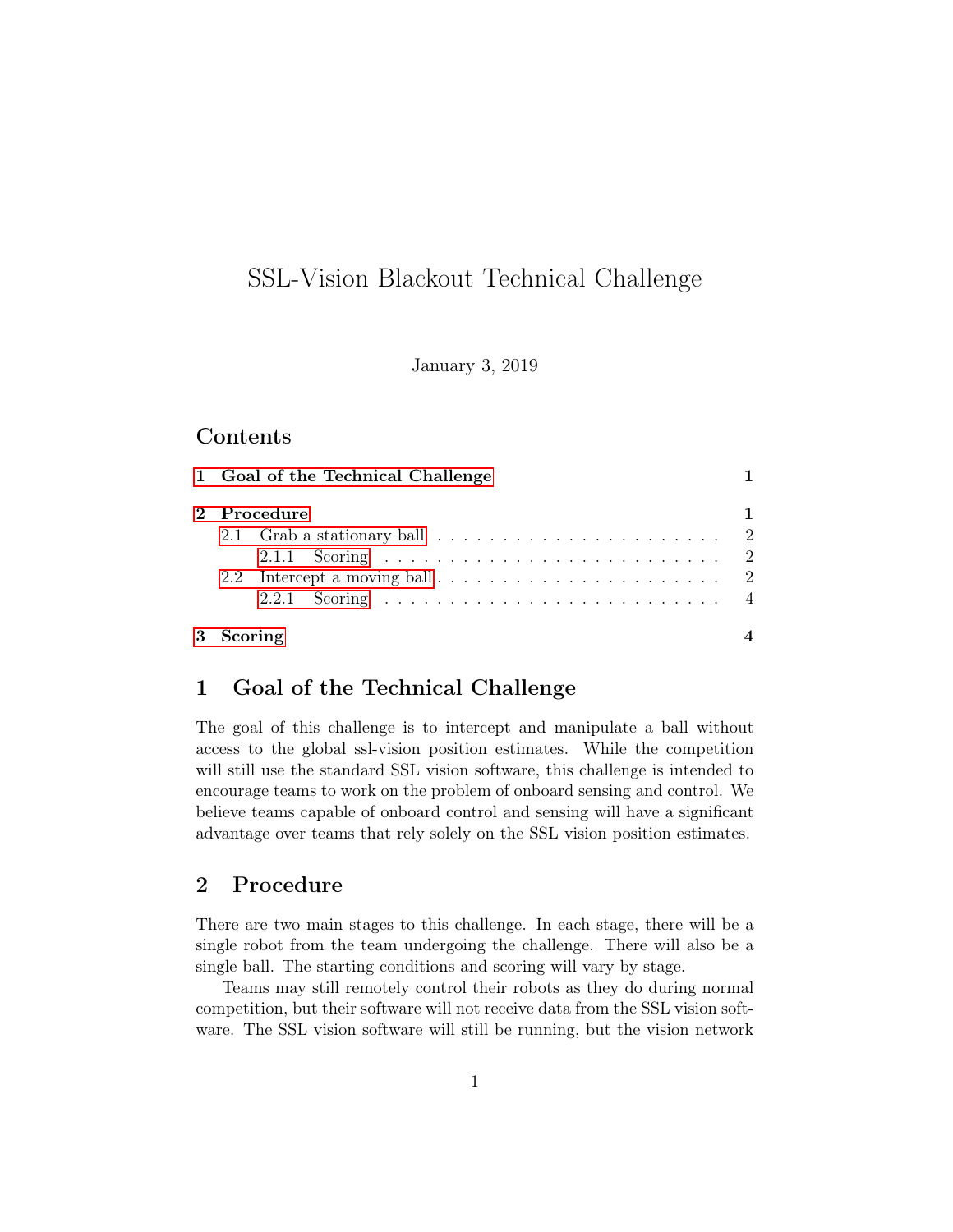will be isolated from the team undergoing the challenge. This way automatic referee programs may still be run to verify properties like ball speeds, out of bounds, etc. Teams will still receive start, stop and halt ref commands.

All robot hardware requirements apply to this challenge **EXCEPT** the height restrictions and the pattern markings. Participant robots may be taller than the rules dictate. Participants also do not need a fully visible butterfly pattern on top. However, other hardware conditions (e.g. the width of the robot, etc.) still apply. As normal the robot may not have orange markings that can be confused for the ball. Participants may use any kind of onboard sensors to detect the ball. This means, for example, you can stick a camera on top of the robot with no need to package everything inside the normal robot dimensions.

#### <span id="page-1-0"></span>2.1 Grab a stationary ball

The robot will be placed in a random location on the field at least 2m from all edges. A ball will be placed within a 1m x 1m box around the robot at a randomly selected location. The goal is for the robot to find the ball and touch the ball with it's dribbler. Each team will have 10 seconds to complete the task. The procedure will be repeated 3 times and scores will be totaled.

The robot may move anywhere within the field boundaries. If either the robot or the ball leave the field lines then the run is ended.

Figure [1](#page-2-0) shows an example for the initial state of a run.

Before each run the robot will begin in the halt state. A stop command will be issued to ready the robot, but the robot should not yet move. The run begins with a force start command at which point the timer starts and the robot may attempt to complete the task.

#### <span id="page-1-1"></span>2.1.1 Scoring

touching the ball with any part of the robot  $+1$ 

touching the ball with the dribbler  $+1$ 

robot stopped with ball touching dribbler at the end of the run  $+1$ 

#### <span id="page-1-2"></span>2.2 Intercept a moving ball

The goal is to intercept and gain control of a ball rolling towards the robot.

The robot will be placed at a random location on the field at least 2m from all edges. The robot will begin by facing towards the ball's starting location.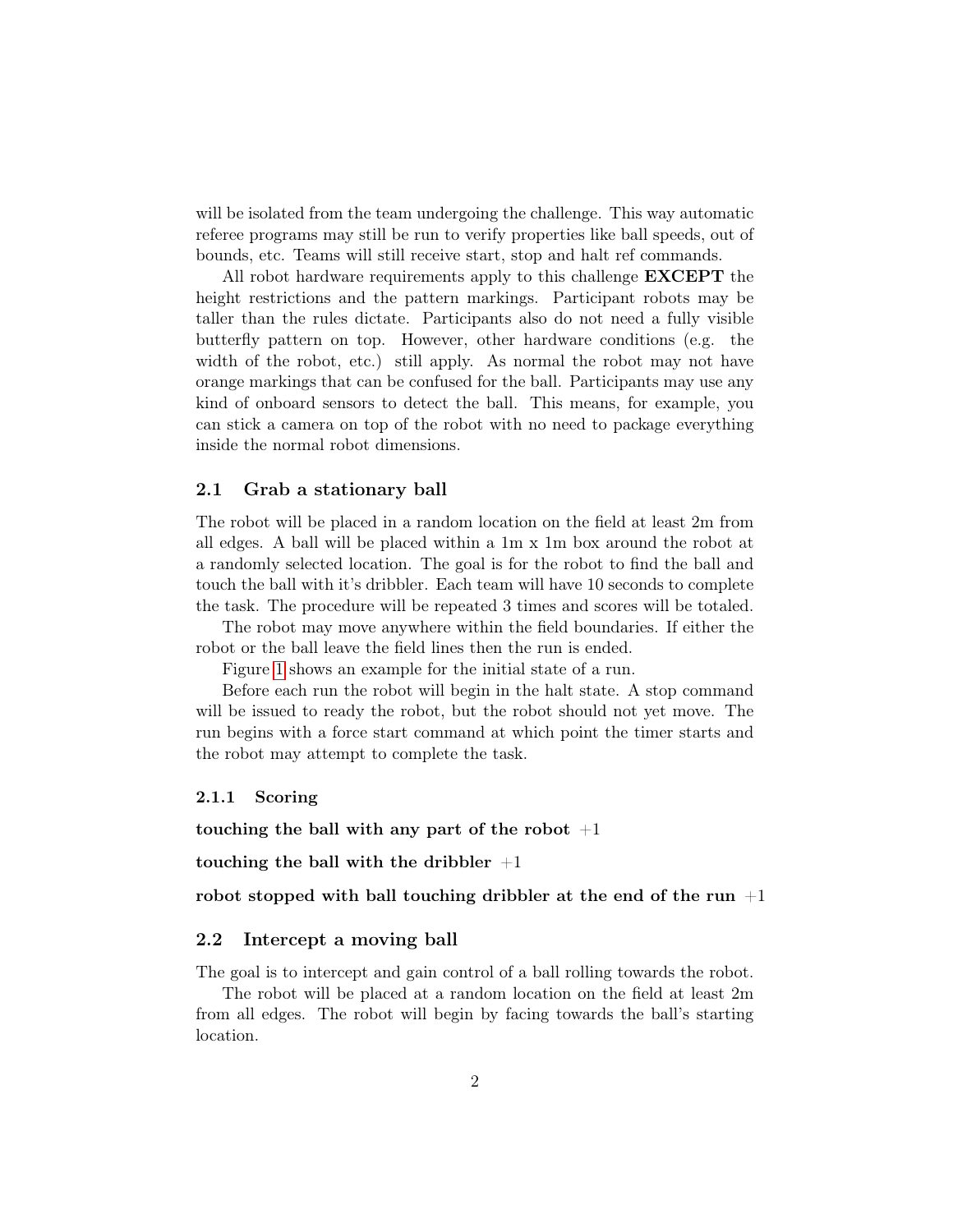

<span id="page-2-0"></span>Figure 1: Example starting state for stage 1. The actual position on the field may vary. Ball may be placed anywhere in the red dashed box. This robot will be at least 2 meters from the edge of the field. The robot will begin with an arbitrary orientation with respect to the field.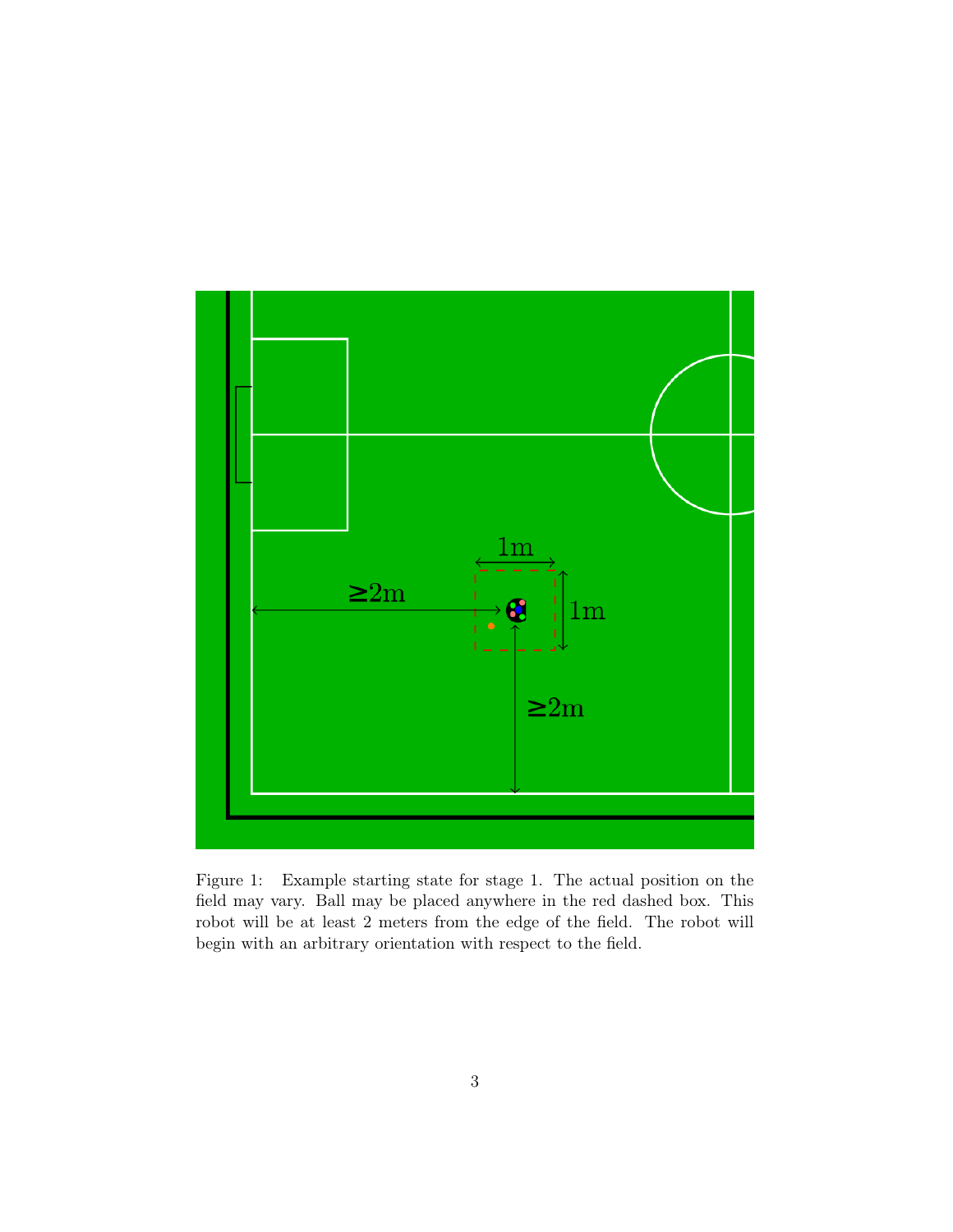The ball will be kicked by a robot at a speed under  $6.5 \text{ m/s}$ . The ball will start it's trajectory between 3 and 5 meters from the robot. The ball's path will pass within 0.5m of the robot's starting position. If the ball trajectory fails to meet these conditions the team may choose to repeat the run, or keep the score they managed to achieve.

Figure [2](#page-4-0) shows an example starting state for stage 2.

Figure [3](#page-5-0) shows an example of a good ball trajectory that passes within the specified distance of the robot's starting point. Figure [4](#page-6-0) shows an example of a bad ball trajectory, where the ball does not pass within the specified distance of the robot's starting point.

If either the robot or the ball leave the field the run will be stopped. The run will end after 10 seconds of time.

The procedure will be repeated 3 times with scores totaled.

Before each run the robot will begin in the halt state. A stop command will be issued to ready the robot, but the robot should not yet move. The run begins with a force start command, at which point the ball should begin moving and the robot may attempt to complete the task.

<span id="page-3-0"></span>2.2.1 Scoring

touching the ball with any part of the robot  $+1$ 

touching the ball with the dribbler  $+1$ 

robot stopped with ball touching the dribbler at the end of the run  $+1$ 

## <span id="page-3-1"></span>3 Scoring

The totals from each stage [\(2.1.1,](#page-1-1) [2.2.1\)](#page-3-0) will be added to determine the winner. If there is a tie in terms of points, then the team which took the least amount of time on average, for runs in which the ball was touched, will win.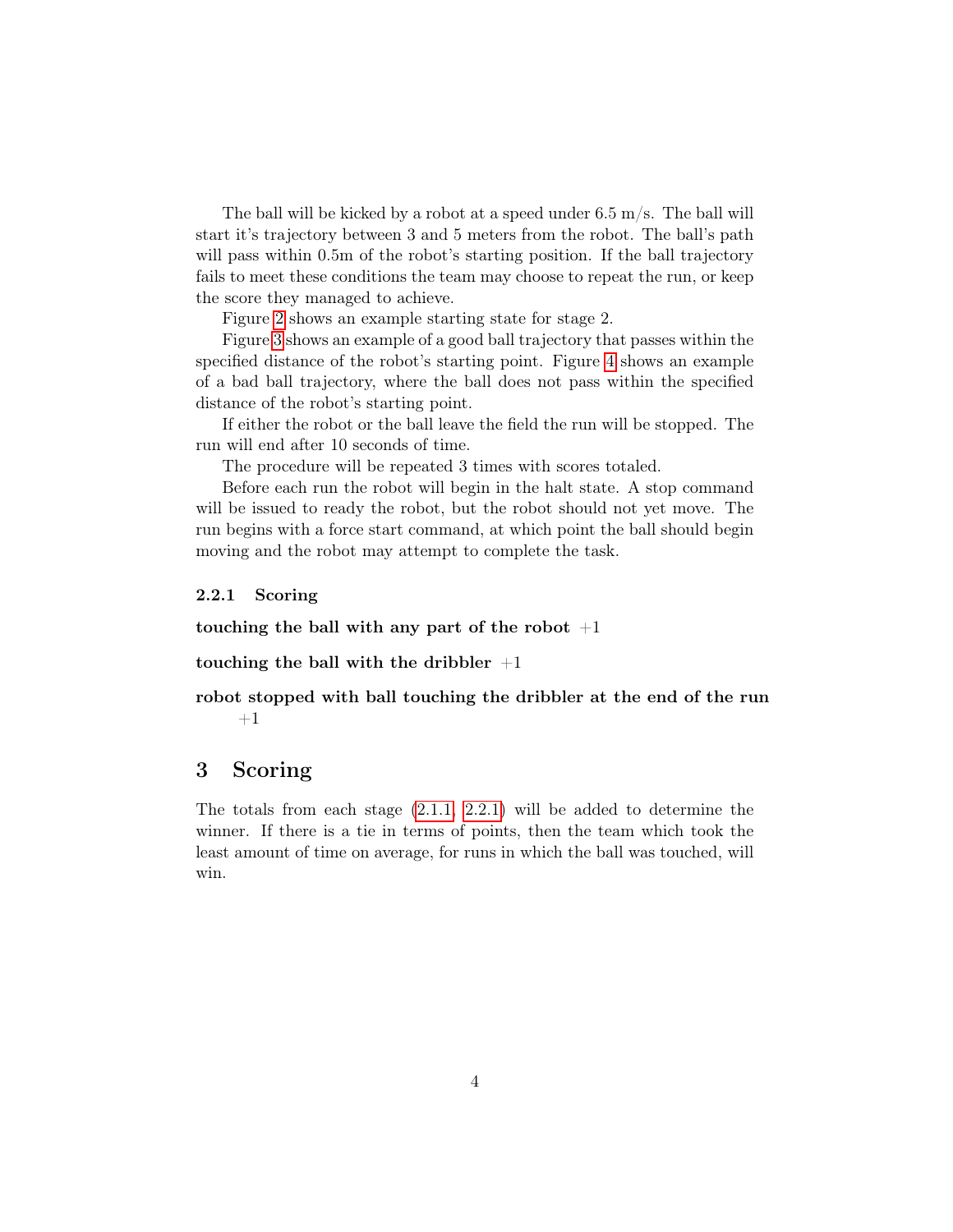

<span id="page-4-0"></span>Figure 2: Example starting state for stage 2. Actual position on the field may vary.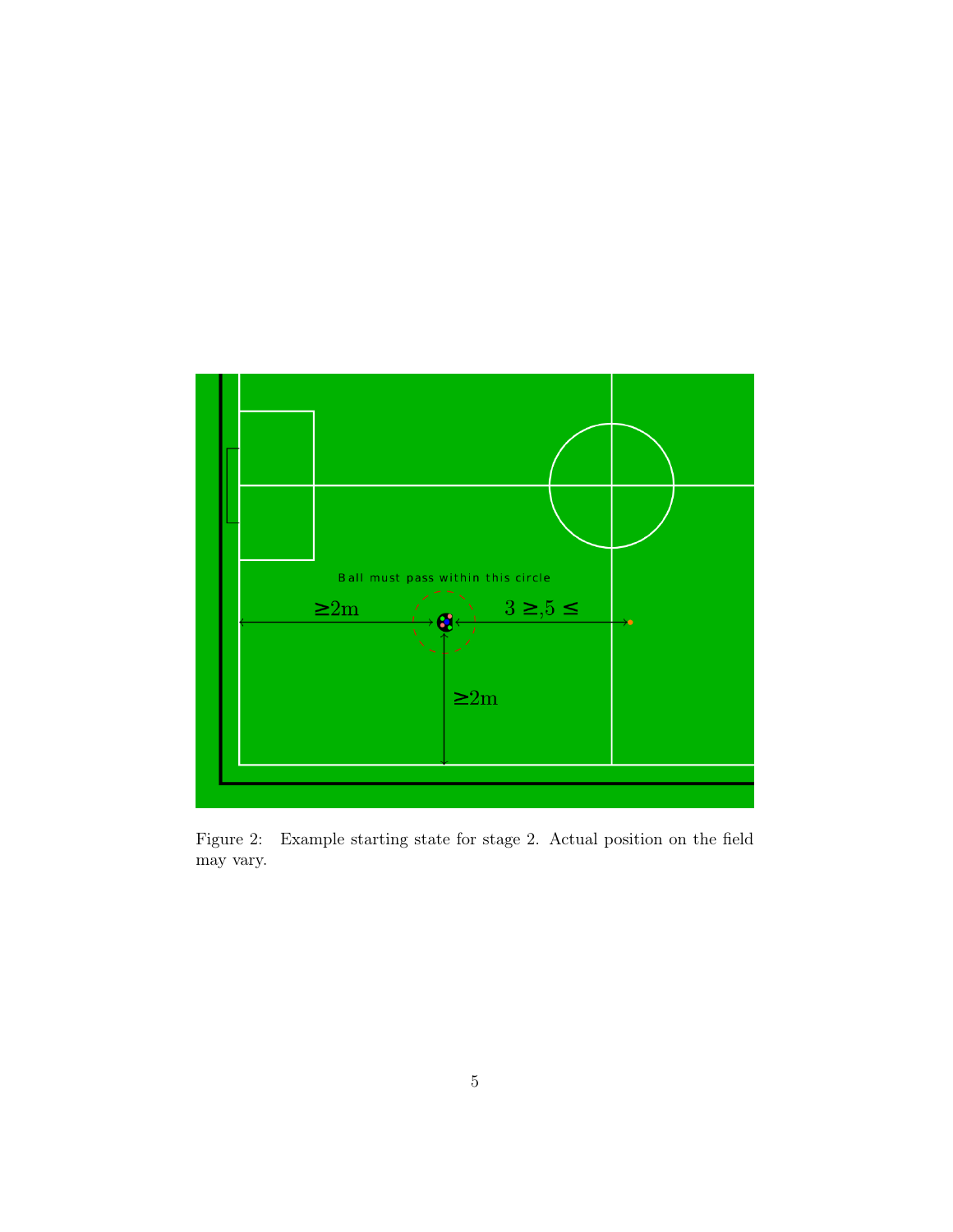<span id="page-5-0"></span>

Figure 3: Example of a good trajectory for stage 2. The ball's straight line path passes within 0.5m of the robot's starting position marked by the red dashed circle